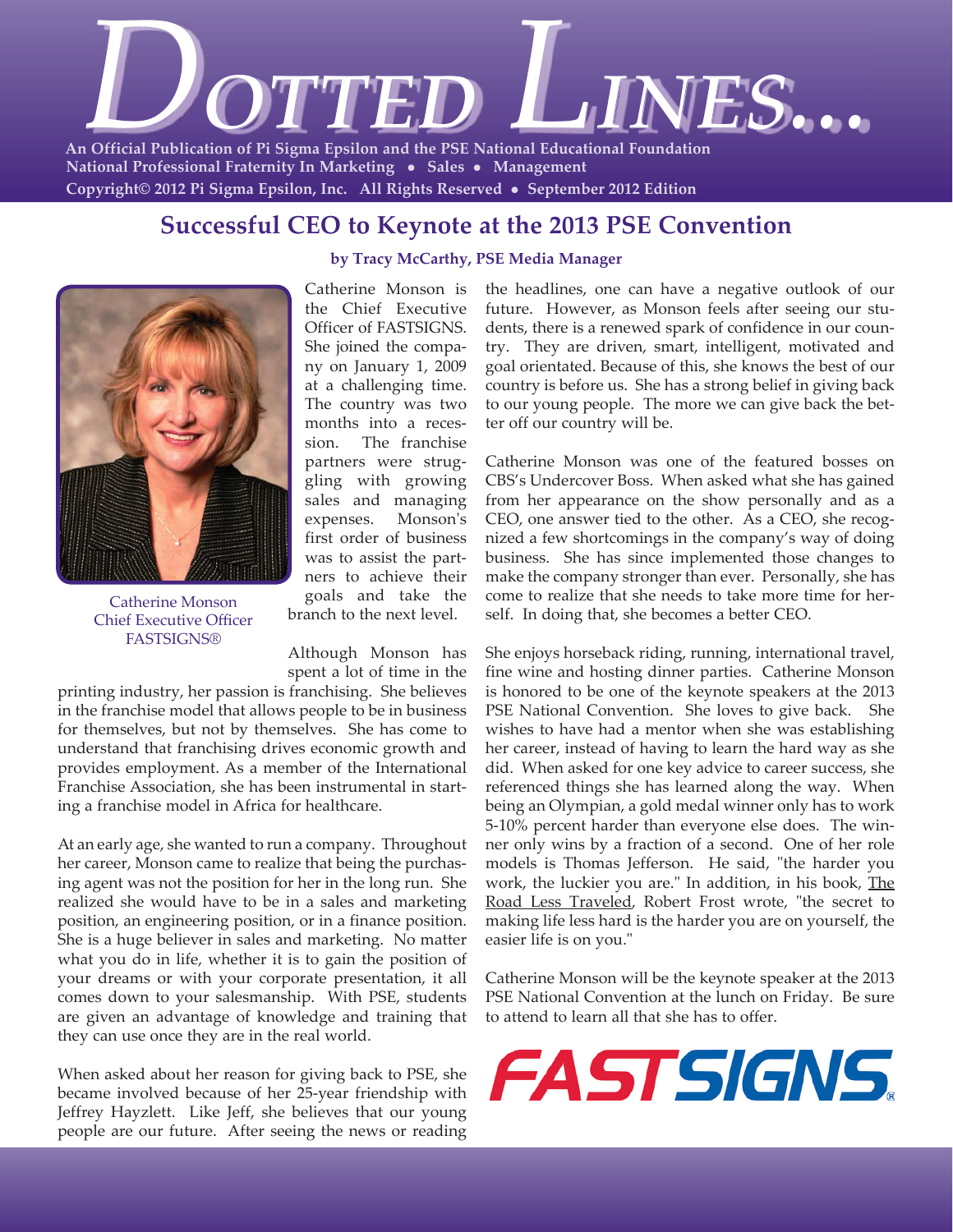## Sixth Annual PSE Chapter Presidents Retreat



On August 10-11, 41 PSE chapter presidents from around the country gathered together for a funfilled and professional weekend in Milwaukee.

As presidents arrived throughout the day on Friday, they formed groups to go sightseeing while completing a social media scavenger hunt around the city of Milwaukee. It was a great way for the attendees to start bonding, while also becoming acclimated with the host city. Later that evening, the entire group came together for a casual networking dinner at Mo's Irish Pub , Dave Keeling, Chairman of the Pi Sigma Epsilon National Educational Foundation went over the benefits of the National Educational Foundation and how members can help out by donating. The dinner finished with an activity where presidents were asked to identify their core values and discuss their values with fellow presidents. This was one of the most positively received programs of the weekend.

On Saturday morning, attendees went to Northwestern Mutual's Home Office in downtown Milwaukee for a day of programming. PSE National Council Professional Vice President, Michael Van Grinsven, CLU started the day with a brief introduction of both his and Northwestern Mutual's involvement with PSE. PSE Executive Director, Ann Devine recognized ADP for their co-sponsorship of the retreat. She then gave an informative talk about PSE's financials and where member dues go. She also spoke about the upcoming National Convention that will be held in San Diego, CA, April 2-7, 2013.

Next, attendees then broke out into small groups to discuss their chapter's various strengths and needs. One representative from each group then presented in front of the entire room one strength or weakness as a way for the group to

brainstorm about a particular topic. Following the chapter breakouts two partner projects were presented. Dipesh Desai representing ExcelNow's presented their project opportunity. Then BookSquad's project was also presented. See the PSE website for more information.

After lunch, Pi Sigma Epsilon's



National President, Robb Carlson, led an interactive discussion on successful membership recruitment as a way for our chapters to figure out new ways to add more members. Following Robb's presentation was a very engaging talk on leadership by Professional Speaker Michael Cheatham. Michael's talk was easily one of the highlights of the retreat, as he had the room captivated for his entire presentation.

The afternoon continued with a workshop on membership motivation and engagement, led by PSE Director of Membership Lynnette Hahn. During the workshop, Lynnette discussed different strategies for presidents to motivate their chapter's members and for them to become more involved. The day of programming concluded with a roundtable discussion on Officer Training and Transition, as well as important announcements from the PSE HQ team about upcoming chapter administrative visits. In the evening, attendees met for dinner at the Miller Time Pub in the Hilton Hotel, where networking and idea sharing continued. After this, students were once again free to explore Milwaukee and to continue to network.



A special thanks to Northwestern Mutual for allowing us to use their facilities for the  $5<sup>th</sup>$  year in a row. Without their support, and that of ADP, this event would not be possible.

*"The President's Retreat was a fantastic opportunity! It was great to network with other chapter leaders who are facing the same challenges that you are, and to learn how to overcome these obstacles together. It helped me grow as a leader. I couldn't wait to get back and share everything with my chapter."* **--Phil Musson, University of Northern Iowa**

*"It was an incredible experience that not only prepared me for the upcoming year, but energized me. I had no idea what to expect*

> *upon arrival, but by the end of my shuttle from the airport, friendships and great information resources were already formed. Anytime you gather as many great and like minds as we had, wonderful, powerful, and exciting things are sure to follow. This weekend was no exception!"***—Pierce Miner, Baylor University**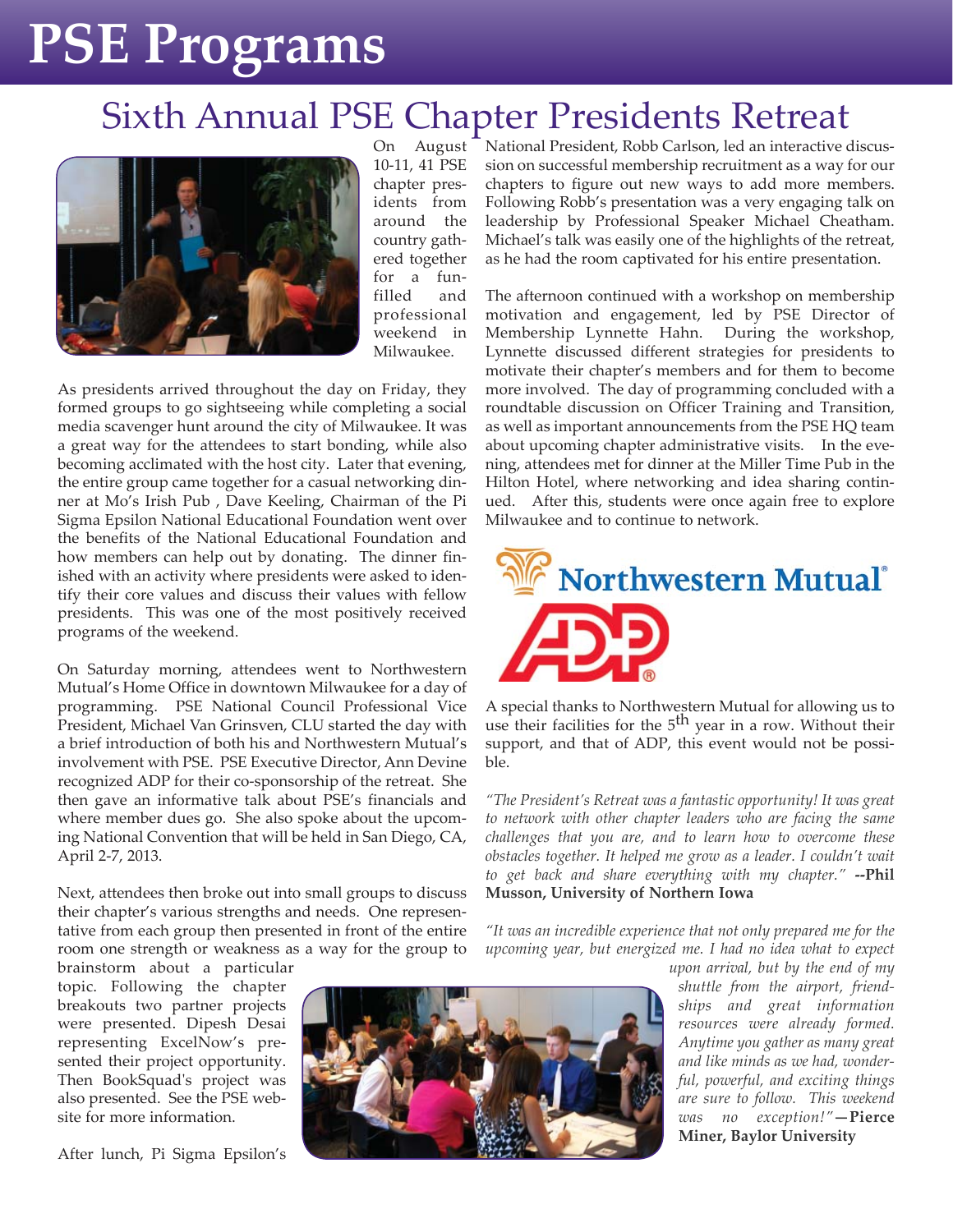## 2012 Regional Conferences

Each conference holds opportunities that include: networking with business professionals and fellow collegiate members; participating in a full day of seminars; and an opportunity to participate in the PSE Pro-Am Sell-a-Thon<sup>®</sup>, the National Speakers Competition, and the TEKsystems Marketing Project. For more information regarding the Regional Conferences or to register, go to www.pse.org and mouse over Key Info, then Regional Conferences and select Regional Conference Registration. Hotel room reservations must be made directly with the hotel for the conference. Conference registrations must be submitted prior to the deadline date specified. All registrations received after this date will result in late fees. If you have any questions, contact Lynnette Hahn or Glenn Altstadt at PSE Headquarters at 414-328-1952 or email them at lynnette.hahn@pse.org or glenn.altstadt@pse.org.

#### **Oct. 12-14, 2012 - Northeast Regional Conference Buffalo, NY**

Buffalo Marriott Niagara, 800-334-4040, \$99/night. *Hotel reservations deadline 9/28/12. Conference registration deadline 10/2/12 All daytime events will take place on campus. Friday dinner at Dave & Busters. Saturday dinner at Protocol.* 

#### **Oct. 19-21, 2012 - Midwest Regional Conference Eau Claire, WI**

Metropolis Resort, 888-861-6001, \$109/night. *Hotel reservations deadline 10/5/12. Conference registration deadline 10/9/12. All daytime events will take place on campus. Friday and Saturday dinners will be held at the hotel.*

#### **Oct. 26-28, 2012 - Atlantic Regional Conference Blacksburg, VA**

Holiday Inn University, 540-552-7001, \$100/night. *Hotel reservations deadline 9/28/12. Conference registration deadline 10/16/12. All daytime events will take place on campus. Friday and Saturday dinners will be held at the hotel.*

#### **Nov. 2-4, 2012 - North Central Regional Conference Mt. Pleasant, MI**

Super 8, 989-773-5252, \$72/night. *Hotel reservations deadline 10/23/12. Conference registration deadline 10/14/12. All daytime events and Saturday dinner will take place on campus. Friday dinner will be held at Mountain Town Station.*

#### **Nov. 9-11, 2012 - South/West Regional Conference Athens, GA**

Holiday Inn Athens, 706-549-4433, \$99/night, group code SMERF to reserve rooms. *Hotel reservations deadline 10/18/12. Conference registration deadline 10/30/12. All day time activities will take place on campus. Friday dinner to be determined. Saturday dinner which will be held at the hotel.*

## National Speakers Competition



2011 Winner Ryan Smith Miami University

The Speakers Competition showcases the top speaking talent in the Fraternity. It is an opportunity for PSE members to use and develop their speaking skills. The competition recognizes an outstanding student member who has mastered skills in the areas of selfpresentation and verbal communication, by making a public speaking presentation in a competitive environment. Participants prepare a 4-6 minute speech on a topic of their choice.

Our thanks to Enterprise Rent-

A-Car that sponsors the competition to take place at all five regional conferences. The first place winner in each of the five regions will receive:

• Personal trophy

- A registration packet to the 2013 PSE National Convention
- An opportunity to emcee a major event or keynote session at the PSE National Convention

Every chapter will be allowed to have three members enter the competition. After the registration deadline, if there are spots still available, they will be released to anyone else who would like to participate on a first come, first served basis. *We will no longer allow participants to enter the competition the day of the regional.*

All competitors must be a paid registrant at the Regional Conference in which they are competing. Competitors must register at the check-in desk of the Regional Conference at least two hours prior to the competition.

To register to compete, indicate your intent and speech title when registering for your regional conference.

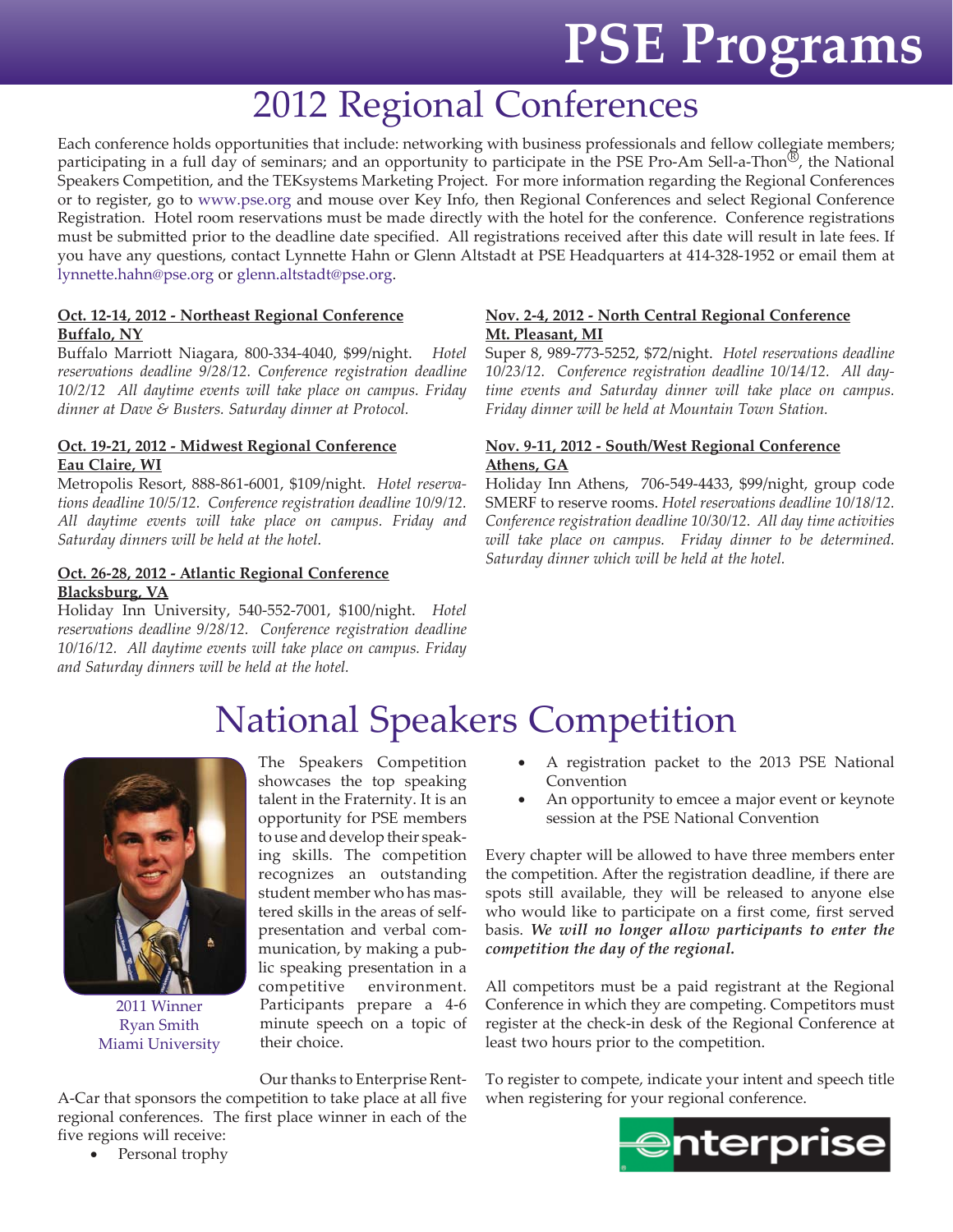## 2012-2013 PSE Pro-Am Sell-a-Thon<sup>®</sup>



PSE's mission is to develop the sales and marketing skills of its members. While many of PSE's members go on to have very successful sales and marketing careers, PSE maintains the belief that selling is a core skill required in any profession, as well as everyday life. The PSE Pro-Am Sell-a-Thon® is a part of its annual awards competition program co-sponsored by the PSE National Educational Foundation. The purpose of this sales competi-

2012 Winner Jenny Green The College of New Jersey

tion is to p r o v i d e PSE collegiate mem-

bers with

the opportunity to experience the salesperson's role in a simulated business-tobusiness (B2B) sales environment.

Over the past several years, the Pro-Am has evolved into the premier experience it is today. Since the program became a year-long competition, the primary purpose is training and developing students in all aspects of the sales process, not just in preparing for one sales call. The yearlong approach emphasizes that the pursuit of sales excellence is a journey, not a destination. Through program and partner revisions, we seek to help students understand the value of approaching sales

as a deliberate and repeatable process.

Through the Pro-Am, students become uniquely exposed to the way world class sales organizations approach sales.

The secondary purpose of the year-long competition is to award the top true "students" of sales, and not just those who make an extraordinary sales call on one day of competition. The student has to study and perform throughout the whole sales process (spanning the school year) in order to garner the top prizes and be considered a PSE Pro-Am finalist or winner.

*"The Pro-Am Sell-a-Thon® is the most beneficial competition someone interested in sales or marketing can compete in. The opportunity to work with and present in front of numerous professionals not only improves sales skills but all business skills. In* *the real world, it is imperative to meet certain presentation expectations and tailor those presentations to your audience. The Pro-Am allows PSE members to hone these skills. What a great tool to practice for the real world!" – Garrett Wirtz, Epsilon Theta, University of Northern Iowa*

Along with **Vector Marketing, Level 3 and Northwestern Mutual,** PSE is pleased to continue our partnership with **Miller Heiman**, a leading international sales performance company. Miller Heiman is the leader in sales performance training and has a proprietary sales methodology. PSE students, who make a commitment to the Pro-Am, participate in eLearning sessions in order to become immersed in the Miller Heiman Sales System® and are exposed to key

> aspects of the methodology. Upon successful completion of the PSE Pro-Am Sell-a-Thon® Program by a PSE student, he/she will be eligible to pursue the same type of certification offered to Miller Heiman professional clients by pursuing a self-study module.

**Highlights of the 2012-2013 Program:**

**Marketing** and **Northwestern Mutual** continue as corporate partners of the program. **Level 3** joins these distinguished companies as a partner of the Pro-Am.

• A **Vector Marketing** product will be sold at all of the regional conferences. **Level 3** will provide the challenge for the national competition.

• Students will receive the **Miller Heiman** training packet when they register for the Pro-Am. This will

include eLearning modules and a **Miller Heiman** Sales System® manual. This material retails for \$50 for universities but is being paid for by Miller Heiman and PSE for Pro-Am participants.

• Faculty Advisors will receive **Miller Heiman** training materials.

• There will be a training session of **Miller Heiman** concepts at each event.

• In addition to the sales call role-play at the regional conference and the national convention, each student will study the eLearning modules provided to them, schedule an appointment with their buyer via the telephone, and submit a RFP (national convention only). Each of these will be judged and points assigned. The accumulation of points will determine the final Pro-Am winners.

"Participants rave about the experience they are provided through the Pro-Am."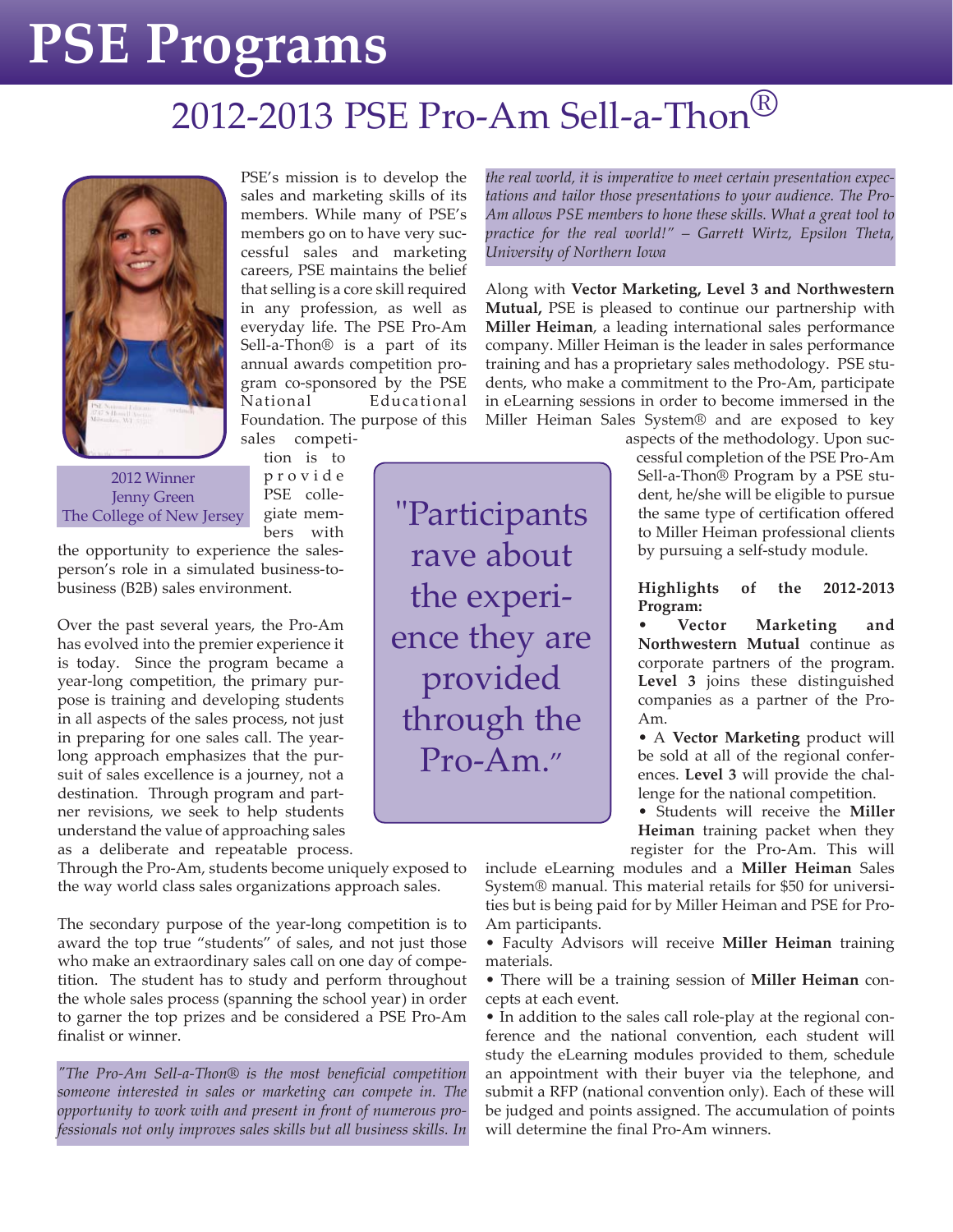#### **PSE Pro-Am Sell-a-Thon® Prizes:**

At each of the five regional conferences, the first and second place finishers receive:

a trophy

a complimentary 2013 PSE National Convention registration (worth \$275)

• a guaranteed spot to compete at the 2013 PSE National Convention.

Additionally, each first place finisher for the day receives their transportation cost to go to convention.

At the PSE National Convention, the top 5 students will share \$5,000 in cash prizes. First Place finisher at the PSE National Convention will receive a Tom James Suit - (\$1,000 value). Students who wish to compete and professionals who wish to coach and/or coach/judge must register when they fill in the event registration forms on the PSE website.









## TEKsystems Marketing Project at Regional Conferences



**Our people make IT possible.**<br>TEKSystems is sponsoring a marketing project at all five of the PSE Regional Conferences. Students will design a concept that sells TEKsystems sales opportunities to the college student. In small groups, each team of students will develop the following:

- **Come up with a Slogan for TEKsystems**
- **5 Top Selling Points of the position**
- **How would you advertise/promote to students** o Grassroots marketing ideas for campus recruiting
	- o Existing/New Events for TEKsystems to participate
	- o Where/What opportunities are we missing?
- **Social Media**
	- o What would you tweet to the students?
	- o Create an TEKsystems Careers hash-tag (winner will be used on TEKsystems's site)
	- o What other types of social media (instagram, tumbler, twitter, facebook, blogging, 4square, etc)
		- Which are the most used/best?
		- Design of these tools
- **Create a QR code**
- o What do you want from the QR code? Where does it lead?
- **Careers Page**
	- o Layout
	- o Content
	- o What do you want to see?
	- o Links? Professional Development?
- **Email campaign Email a sample to audrane@teksystems.com**
- o What would the email look like?
- o Subject/Body
- o Attachments
- **Commercial (1-3 minutes in length) Persuading students to pursue a career with Sales**
- **Here are some tools for you to use:**
- o Current TEK Job descriptions
- o Current TEK Advertisements
- o Glassdoor
- o LinkedIn
- o Google
- o Indeed
- o Local TEKsystems Representative (Internal recruiter, university coordinators, local sales/recruiters)

This exercise will give students an opportunity to practice skills in a number of areas. Because they will be grouped with other students they do not know, they need to make connections fast and get to know the strengths of each team member (networking skills). Leaders will rise to the occasion in each group, and through delegation and time management, the team will divide the above activities and, in two hours, deliver a product.

Each group will be videotaped when they present their work. The winning team at each regional will receive individual gift cards. All of the videotapes will be given to TEKsystems, who will then choose the top team from all of the videos and award that team \$1000 at the PSE National Convention. The top video will also be played at the Convention.

This exercise is a fun and interactive team-building project that will benefit the PSE students by applying their marketing, public relations, and advertising knowledge and practice the skills outlined above. Although not judged independently on these skills, the final outcome will reflect the synergy that took place within the team.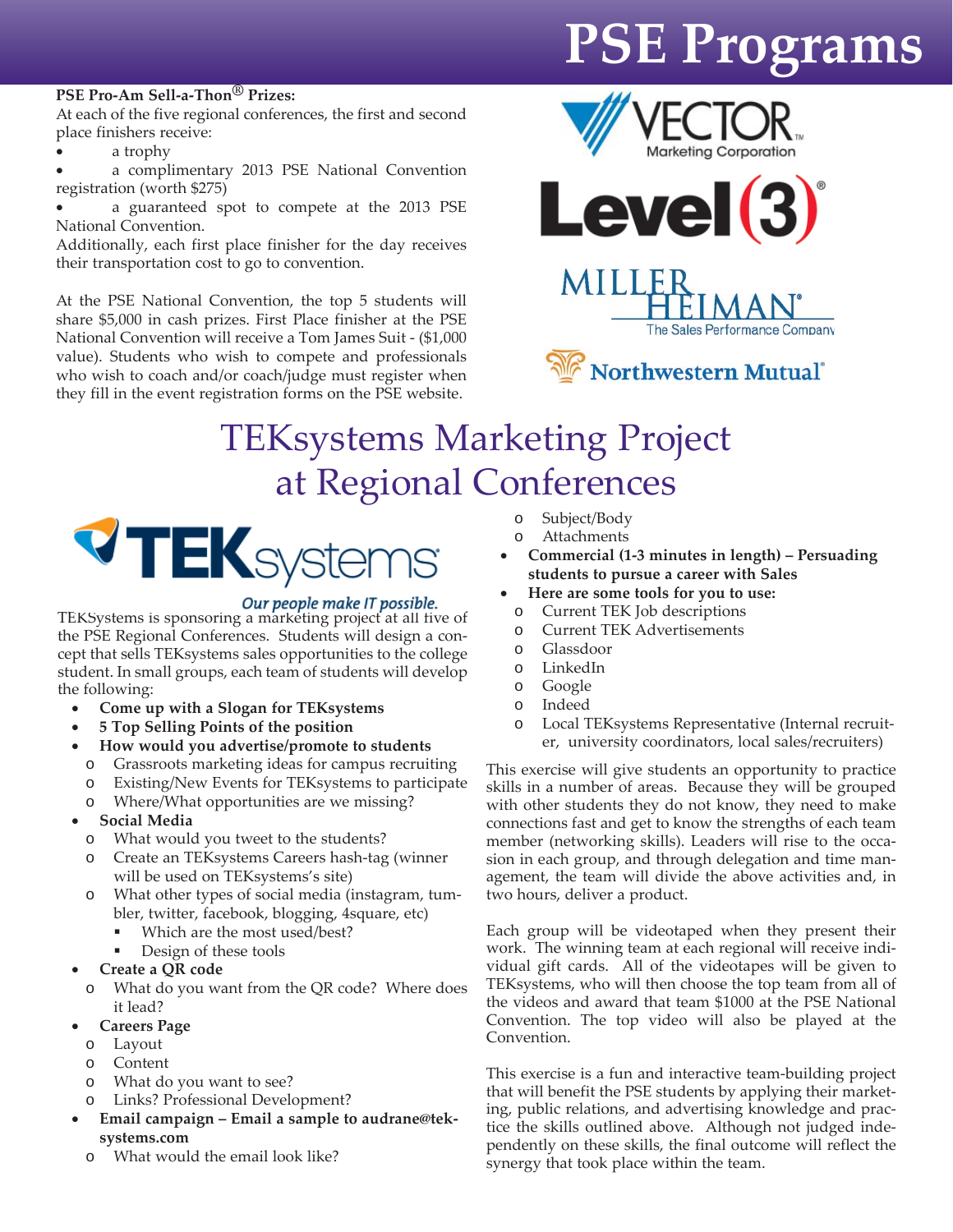# **PSE Programs/Partnerships**

# Collegiate Challenges This Fall

#### **PSE Recruitment Challenge**

This year PSE HQ challenges YOU to personally recruit new members for your chapter. The recruitment challenge will run from the time your chapter starts recruiting in the fall 2012 semester though December 1, 2012. One lucky recruiter and their new recruit will EACH receive a 2013 PSE National Convention packet for FREE! A value of \$275.00. **The more members you recruit the more chances you will have to win the 2013 PSE National Convention packet.**

For more information and to learn how to get started, go to www.pse.org and mouse over Key Info, Student Competition and click on Recruitment Challenge.

#### **PSE Video Challenge**

Ready to practice showing off your chapter's PR skills?! PSE is presenting a fun challenge that will help you do just that. The PSE Video Challenge will be held at the National Convention in the spring.

#### **The Challenge**

Create a short video that shows the causes your Pi Sigma Epsilon Chapter support within your community.

#### **The Prize**

The winning chapter will receive \$500!!

Chapters wishing to compete in the Video Challenge will need to create a 1-2 minute video that has a focus of your chapter's community service projects. Chapters must be present at the 2013 PSE NEF National Convention in San Diego, CA to compete. This is your opportunity to show how much you give back to the community. Feel free to include all the community projects that you do as a chapter. Make sure you have permission from the groups you are working with to include them in your video. A release form is available on the Video Challenge page of the PSE website.

The winners of the PSE Video Challenge will be announced at the National Convention in April 2013, and the top 5 videos will be shown during an event at the convention.



2012 Video Challenge Winner Miami University

**What are you waiting for? Direct your future and create some noise.** For more information and to learn how to get started, go to www. pse.org and mouse over Key Info, Student

Competition and click on Video Challenge.

## Welcome to Our New Corporate Partners



Level 3 Communications is a premier global provider of state-of-the-art data, voice, video and managed telecommunications solutions. With our highly reliable network, we enable stronger connections around the globe by delivering integrated IP solutions that address customers' needs for growth, efficiency and security. Our team of dedicated people exemplifies our commitment to partnership – we focus on understanding customers' business challenges, building relevant worldwide network solutions, and delivering a consistent, industry-leading customer experience.

Level 3 is trusted by leaders across industries -- serving enterprise, content, government and wholesale customers, including:

 9 of the top 10 Fortune 500 companies The biggest social networking sites Over 200 federal agencies and divisions 5 of the big 6 U.S. movie studios 9 of the top 10 U.S. banks 18 of the world's top 20 telecom carriers

Level 3's global presence in over 45 countries and an employee base over 10,000 people is balanced by a local and friendly feel, with a hands-on leadership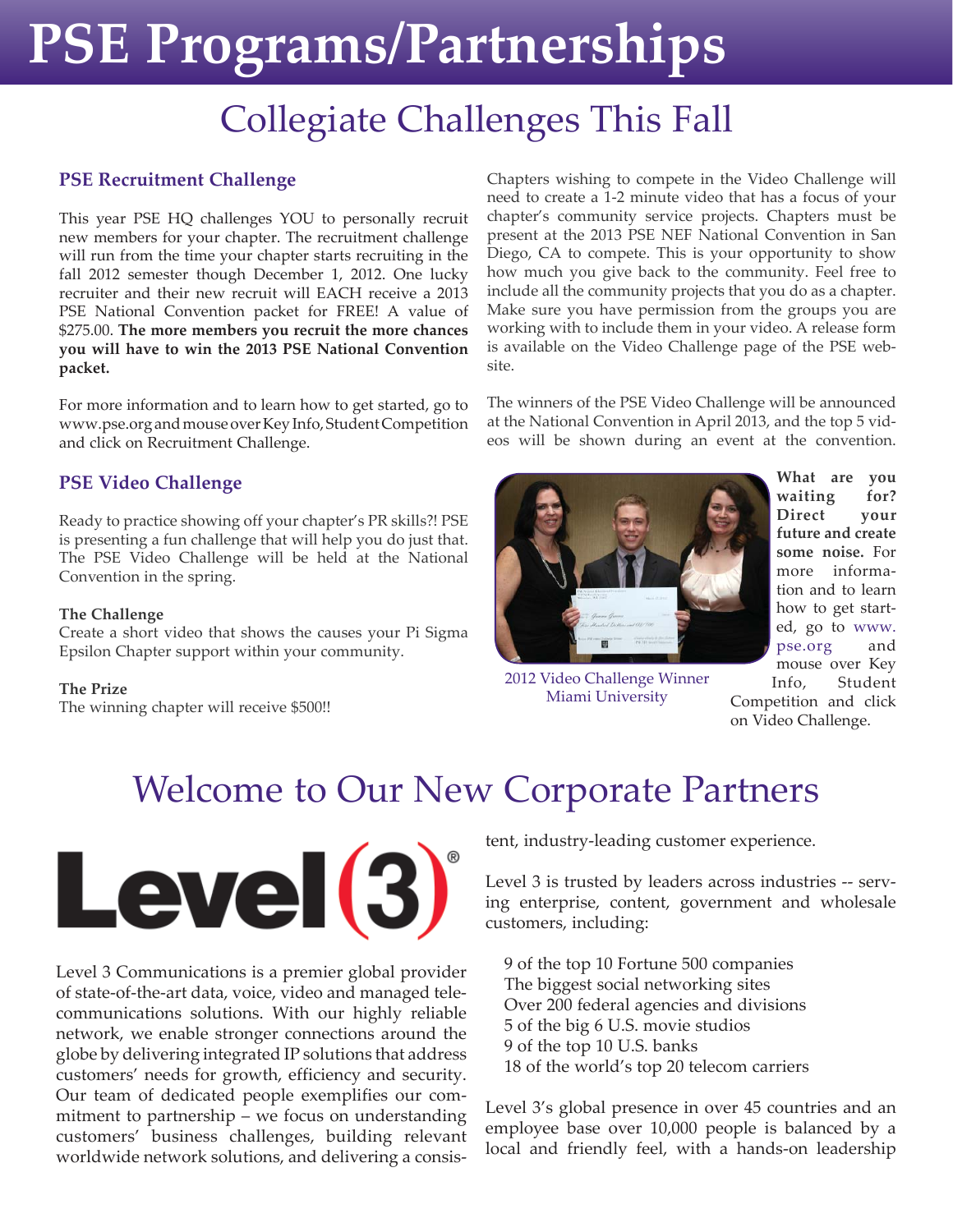# **PSE Partnerships**

team. The company offers opportunities for professional and personal growth; as a member of our team, you can expect a dynamic and international environment to keep you moving, challenged and on the cutting edge of telecom. For more information on careers at Level 3, go to www.level3.com/careers or contact Amy Dietrich, Level 3 College Recruitment Program at 973-937-0419 or by email at amy.dietrich@level3. com.



The Sherwin-Williams Company is a global leader in the development, manufacture and sale of coatings and related products with approximately 33,000 employees and businesses in 116 countries. For more than 145 years we've been an industry pioneer. We go to market through more than 4,000 company-operated paint stores around the world, as well as leading mass merchandisers, home centers, independent paint dealers, hardware stores, automotive retailers and industrial distributors. With annual sales of over \$8 billion, Sherwin-Williams is the largest coatings manufacturer in the United States and third largest worldwide.

Our entry-level Management/Sales Training (MT) Program prepares Bachelor's-degreed individuals for a successful career. It will give you the tools to succeed, no matter what your career stage may be. The MT Program is designed to propel goal-driven individuals into other positions such as Store Manager, Sales Representative and District Management. It's the first step of what can be a very successful and fulfilling career.

Sherwin-Williams has been recognized as a Top 100 Employer for 2011 & 2012 by Diversity Employers, Sales Training Program of the Year 2007-2010 by Selling Power, and Top Entry Level (#17) and Intern Employers (#20) in 2010 among others.

For more information on career opportunities, visit www.sherwin.com/mtp.



Building a business with Southwestern Advantage has provided over 150,000 college students the attitudes, beliefs, skills, and means they needed to achieve their goals in life. For over 150 years, the Southwestern Advantage sales and leadership program has offered college students many opportunities such as financial reward, business ownership, personal growth, and travel.

Southwestern Advantage is one of America's biggest success stories – one college student at a time. Since 1868, college students have realized the benefits of running their own successful business during their summer breaks. Representatives sell an integrated learning system of reference books, children's books, CD-ROMs, and subscription websites to families.

In addition to their summer profits, the subscription websites offer year-round income. This residual income allows students to focus on their studies and building their Southwestern Advantage business and leadership skills during the school year.

Southwestern Advantage is part of a family of companies that generated over \$350 million in revenues last year. Upon graduation, based on their experience in the sales and leadership program, students have the opportunity to join these companies. They include industries such as publishing, financial services, insurance, executive search, consulting, and fundraising. Come see why Southwestern earned a spot on the 2012 Inc. 5000. Contact us at 888-602-7867 or www.southwesternadvantage.com. Tell us you are with PSE!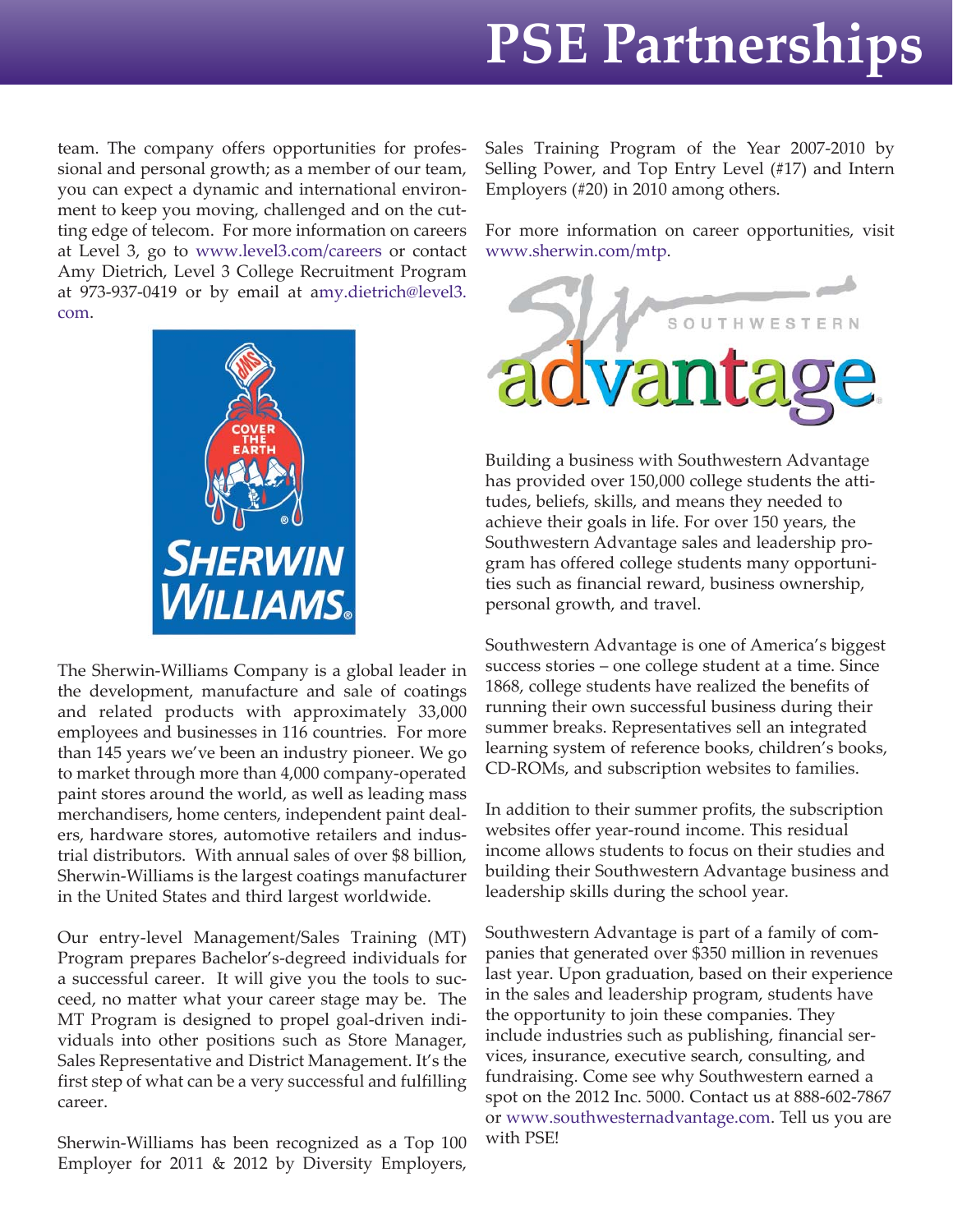## **Sponsored by the PSE National Educational Foundation**

#### **PI SIGMA EPSILON**





### **Town & Country Resort San Diego, CA**

Located in the heart of San Diego, America's Finest City, the Town and Country Resort Hotel encompasses the "Best of All Worlds." Just minutes from the vibrant nightlife of Downtown San Diego, the oasis of beautiful Mission Valley, and the thrill of San Diego's beaches and attractions, sits a resort renowned for its legendary service and country feel. Staying at the Town & Country Resort offers FREE wireless internet, comfortable beds, and 3 swimming pools. Make time to get pampered at the Bella Tosca Day Spa And Salon. Health club for \$5/day!

#### **Tuesday,April 2, 2013 Top Chapter Competition Practice**

#### **Host Chapter Meeting**

**First Timers' Meeting**



*"The PSE National Convention is an experience unlike any other. Until someone has attended this convention, they cannot fully understand what it means to be a member of PSE. Whether it's a speaker, scholarships, or the Awards Program, the National Convention has something for everybody. The 15 members of our chapter that attended came back more passionate about this organization than ever before, and it makes me excited for the future of our chapter."*

**Phil Musson, University of Northern Iowa**

**For reservations go to https://resweb.passkey.com/Resweb. do?mode=welcome\_ei\_new&eventID=9651651 or call 619- 291-7131.**

Reserve your room today with a credit card. The credit card will not be charged until you actually stay. Hotel reservations **must** be made by **March 3, 2013** to receive the PSE rate of \$149. We also cannot guarantee you will get a room if you do not make your reservation by March 3rd.

### **Wednesday, April 3, 2013**

**National Awards Program Competition** - All Day

**Chapter Roundtables** Panel discussions led by collegiate members

**ADP Workshop**

**CCO Training**

**VIP Reception** Corporate Partners, PSE Leadership and NCSM



*"I came home from the PSE National Convention with hundreds of great new ideas for our chapter, a huge boost in confidence, and an internship for the summer! Need I say more?"* **Matt Jordan, Ball State University**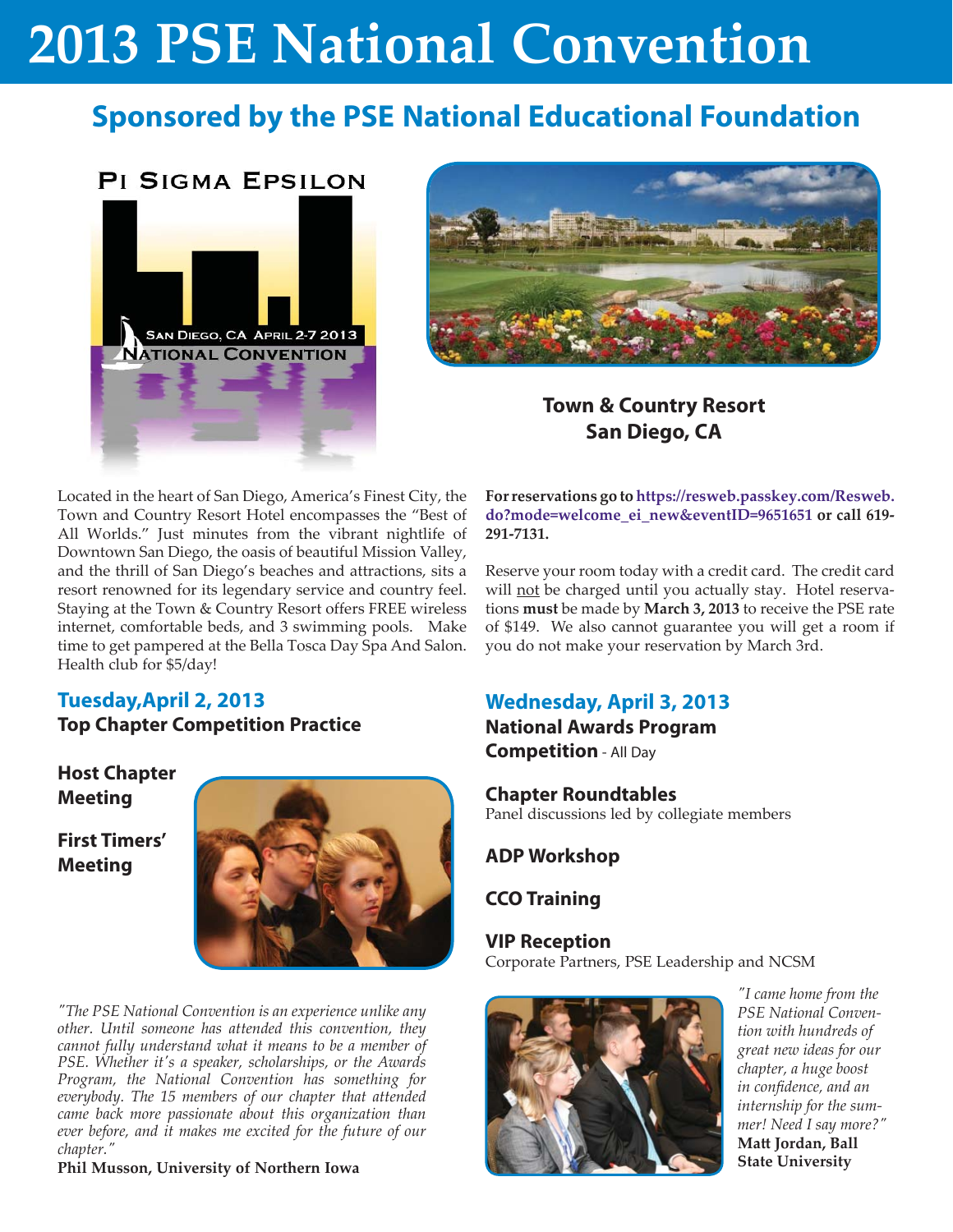### **Thursday, April 4, 2013**

**National Awards Program Competition** Until Noon

### **National Scholarship Interviews** - All Day

### **Annual Meeting**

#### **Keynote Speaker**

**Michael Van Grinsven**, Director of Field Recruitment, Northwestern Mutual *"Serious! Fun!"* Anyone can feel the joy that little kids have when they are playing a game...*Fun! Fun!*

It is just as easy to see the same kids want to get better at the same game as they get older... *Serious! Fun!*

And it is sad to see talented, older kids suffer game burnout and team disillusion...*Serious! Serious!*

Find out how to keep your life in the middle of the sweet spot with joy and mastery...*Serious! Fun!*

### **PSE Marketplace Career Fair and Lunch**

3M ADP Anchor Plastics Apex Systems Booksquad Campus Shift Ecolab Enterprise Rent-A-Car ExcelNow! Federated Insurance Ferguson Geico Gradspring Grainger Johnson & Johnson Level 3

Liberty Mutual Mach 1 Global Services Miller Heiman Northwestern Mutual Power Home Remodeling Send Out Cards Sherwin Williams Southwestern **TEKsystems** Tom James Company University Directories Vector Marketing Victaulic **WESCO ...and more coming Helen Brown** 

### **Friday, April 5, 2013**

**National Scholarship Interviews** - All Day

### **PSE Pro-Am Sell-a-Thon Competition®**

Sponsored by Vector Marketing, Level 3, Miller Heiman, Northwestern Mutual and the PSE National Educational Foundation.



### **Corporate Partner Panel Discussion**

Your opportunity to ask corporate recruiters questions and listen to great advice about your career.





**Tamara Welch Enterprise Rent-A-Car ADP**



**Vector Marketing**





**Mu Kappa Tau Meeting**

### **Concurrent Workshops for Students**

#### **CCO Breakouts**

**Thursday Student Dinner** Charlie's Sports Bar - Food and "Happy Hour"

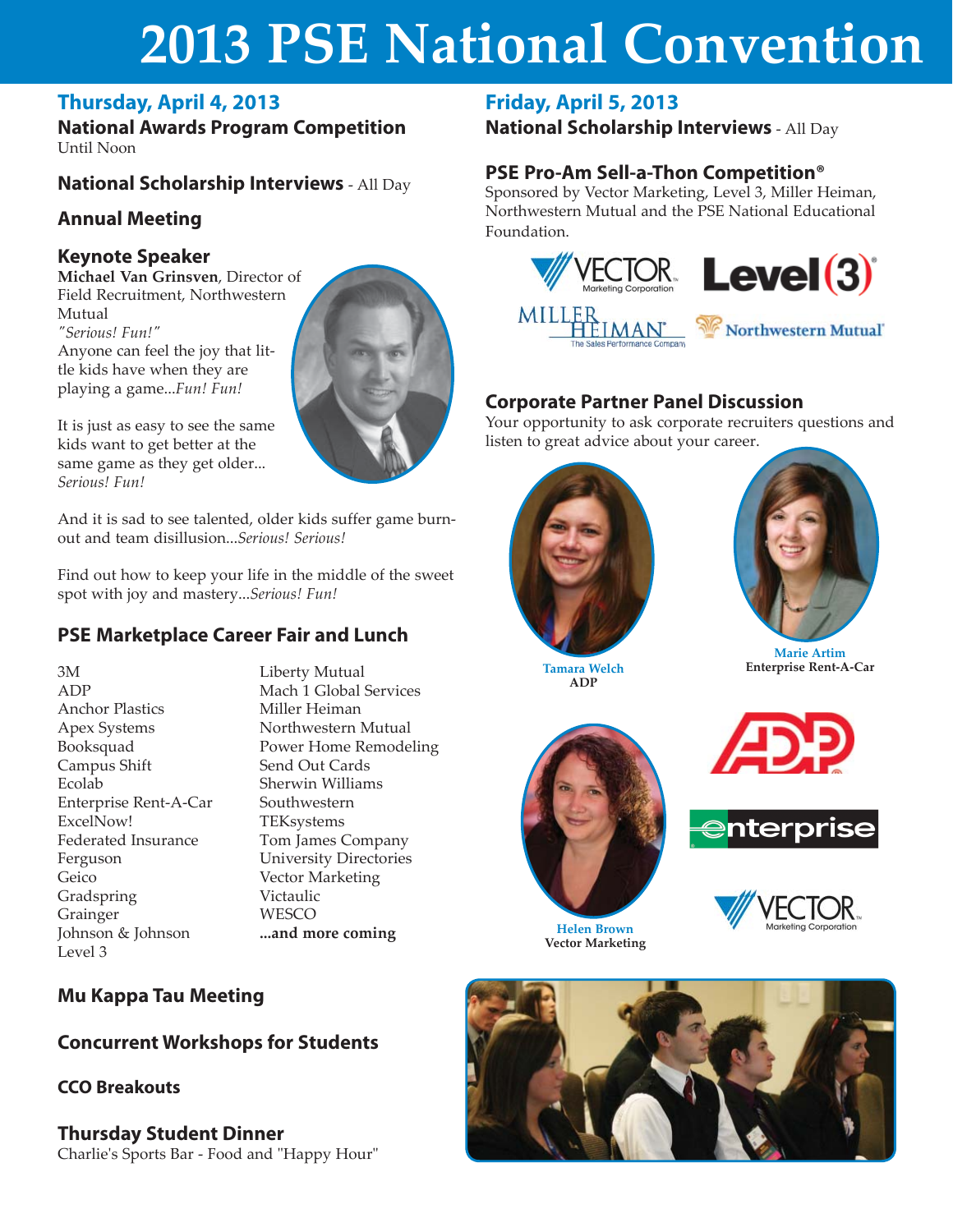### **More Friday, April 5, 2013**

#### **Lunch and Keynote Speaker**

**Catherine Monson**, Chief Executive Officer, FASTSIGNS *"What it takes to become a lead-*

*er!"*

Catherine Monson, who was recently featured on CBS' hit show Undercover Boss, will share what she has learned during her successful career about success and achievement. She will share the 5 common char-

acteristics of highly successful people

and how to develop those characteristics within yourself, leading to increased success in your career and personal life. In addition, she will share a proven process for setting and achieving goals, whether business or personal.

#### **President's Feedback Session**

### **Pro-Am Sell-a-Thon® Reception**



**Jeffrey Hayzlett** Author

### **Dinner, Keynote Speaker and Scholarships Awarded**

*"Running the Gauntlet"* **Jeffrey Hayzlett**, Bestselling Author, Global Business Celebrity & Sometime Cowboy

A rough-and-tumble guide for running and driving change through the business gauntlet. Hayzlett addresses what every business leader must face: Getting Ready, Getting Going, and Creating and Sustaining

Momentum. Hayzlett shows business leaders and owners how to develop the necessary mental, emotional, and physical toughness they must have for smart, strategic, and lasting change. Hayzlett forces leaders to really get up in their own businesses – to take them over from the inside

and drive change – gaining customers and profits in the process. Audience members will be able to efficiently assess what kind of change their business and chapters needs and then summon the vision, courage, and passion to enact it.

**Over \$45,000 in Scholarships will be awarded.**



#### **Saturday, April 6, 2013 FREE DAY!**

Mission Beach is only a 10 minute cab ride away. Five miles of beach, stores, restaurants, etc.

#### **PSE National Council and PSE NEF Board Meetings**

#### **Crossover Ceremony**

For graduating seniors and alumni

#### **Banquet and Awards Presentation Beach Theme!**

An exciting week of fun and exploration culminates in a night of great food, celebration and fun. Enjoy the energized atmosphere of triumph and achievement. The Saturday night annual banquet is a formal affair. Wear that special dress or dashing suit

and look your best!





*"Being involved with such a great organization and seeing it come to life with all the other chapters makes nationals an experience I will never forget! I recommend anyone who wants to grow individually and with their chapter should attend, be involved and see that PSE really is your business advantage for life!"* **Brittany Bodi, University of Toledo**

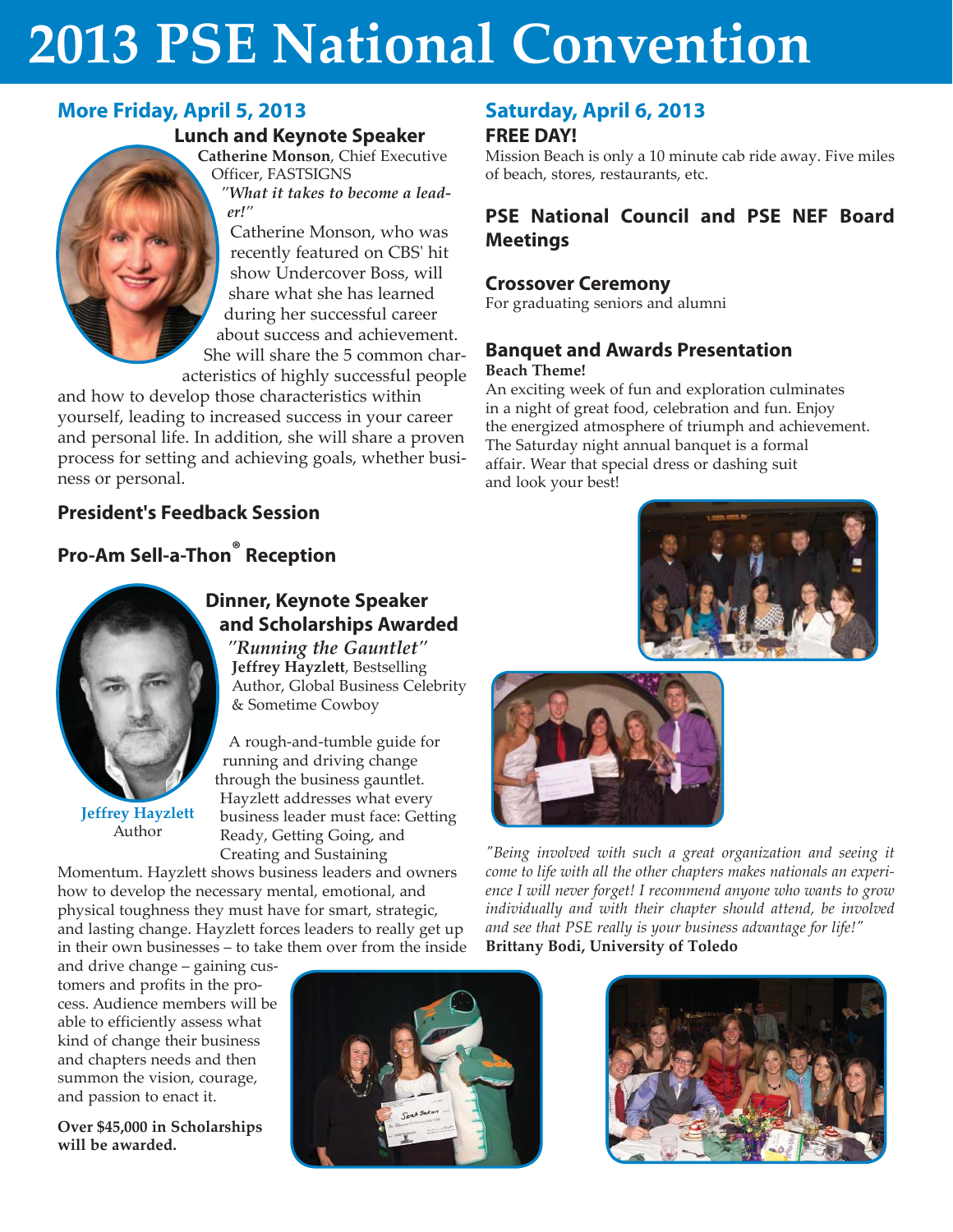## Thank You to Our Corporate Partners



## National Conference in Sales Management

The National Conference in Sales Management (NCSM) is the premier international gathering of scholars and practitioners interested in personal selling and sales management research and teaching. The NCSM runs concurrently with the PSE National Convention and several attendees are PSE Faculty Advisors. This year, the NCSM celebrates its 28th Anniversary!

The conference will begin with a welcoming reception Wednesday evening. The first NCSM session will be held Thursday morning. The competitive sessions will consist of presentations of papers that were accepted following a

double-blind review process. In addition, the conference will also consist of a variety of special sessions. The conference will end on Saturday at noon.

Panel discussions, sessions devoted to bringing together sales practitioners and researchers, trips to local businesses of interest, and discussions of sales research topics are a hallmark of the NCSM and will be held throughout the conference.

For more information, go to: **www.ncsmweb.com/**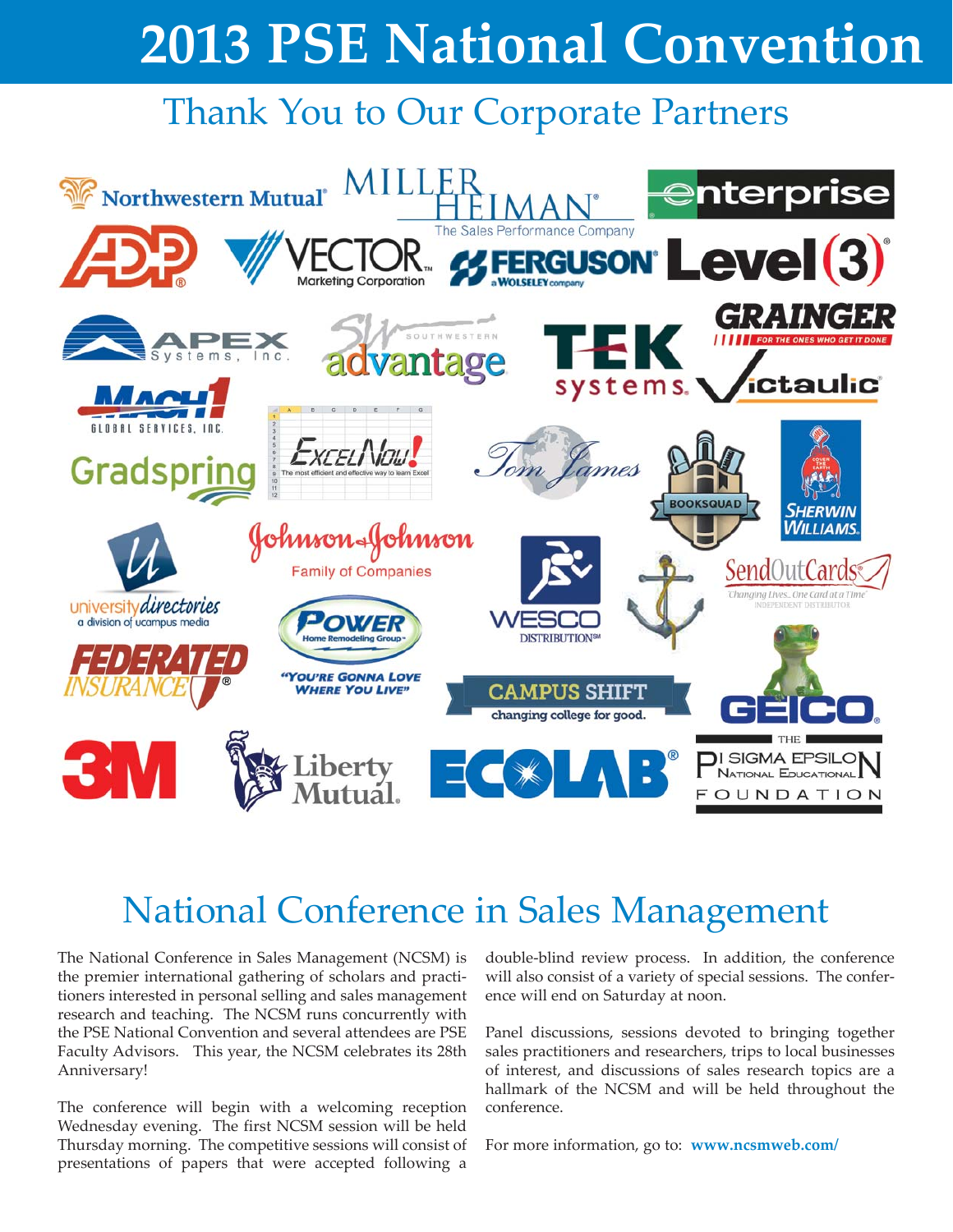# **PSE NEF Programs**

## 2012-2013 National Awards Program



Now that chapter mid-year reviews are completed, everyone is thinking about the 2013 National Awards program. The 2013 Call for Entries, available on the PSE website, explains how to enter and compete in the program. Before then, meet our National Awards Program Co-Chairs, Lindsey Landry, Jon Salvani and Doug Brod. Lindsey has served as a cochair of the program for the

past four years. Jon began serv-

ing as a co-chair for the program last year. Doug has most recently served PSE as the cochair of the National Scholarship Program.

The National Awards Program is an opportunity to showcase your chapter's achievements throughout the year in a professional business setting. Offering the largest awards competition in the country for similar student organizations, Pi Sigma Epsilon's program has something for everyone including Top Project Manager, Top Public Relations Campaign, Top Marketing Project, Top Community Service Project, Most Improved Chapter, Faculty Advisor of the Year, and three tiers of Top Chapter competitions.

First, participating chapters are judged in a semi-final, writtenentry only round. PSE alumni and professionals evaluate the chapter entries and the top 6 advance to the on-site presentation round at the National Convention.

**Jon Salvani**

Finalists first present prepared

material and then answer questions from the judging panel in the room. On Saturday, first and second place finishers are announced at the awards banquet.

*Valerie Robbe, a past National Awards Program participant from Miami University says, "It has given me the most incredible experience. There is no other presentation/awards program available to college students that could offer this type of preparation and real world business experience. This has given me a true business advantage for life!"*

## 2013 PSE NEF Scholarship Program

**Doug Brod**



Need some extra cash to help pay for that quality education you are receiving? PSE can help!

Through the generous support of our alums and corporate partners, **\$40,000** in scholarships will be available once again at the upcoming 2013 PSE National Convention in San Diego CA. Previous scholarship recipients have told us that it's an amazing moment to be awarded one of these

 scholarships at the national convention...and we want you to have that opportunity as well! Application information is available on the PSE website at www.pse.org, mouse over Foundation and click on Scholarship Program.

Are you a freshman or sophomore level collegiate member looking to attend the 2013 PSE National Convention in San Diego CA. for a lower price? Apply for the **PSE Future**  **Leaders Team** and the PSE National Education Foundation will pay for your national convention package so you can attend!

This program recognizes young members of Pi Sigma Epsilon who display the potential to become great Future Leaders of their chapters. Each chapter may nominate one member for this recognition. Only PSE members of freshman or sophomore status that are in good stand-

**Amanda Andersen**

ing are eligible. You may also not be a past recipient of the award.

Application information is available on the PSE website at www.pse.org, mouse over Foundation and click on Scholarship Program. If you have any questions, please don't hesitate to contact Bill Schaefer at salukiski72@hotmail.com.

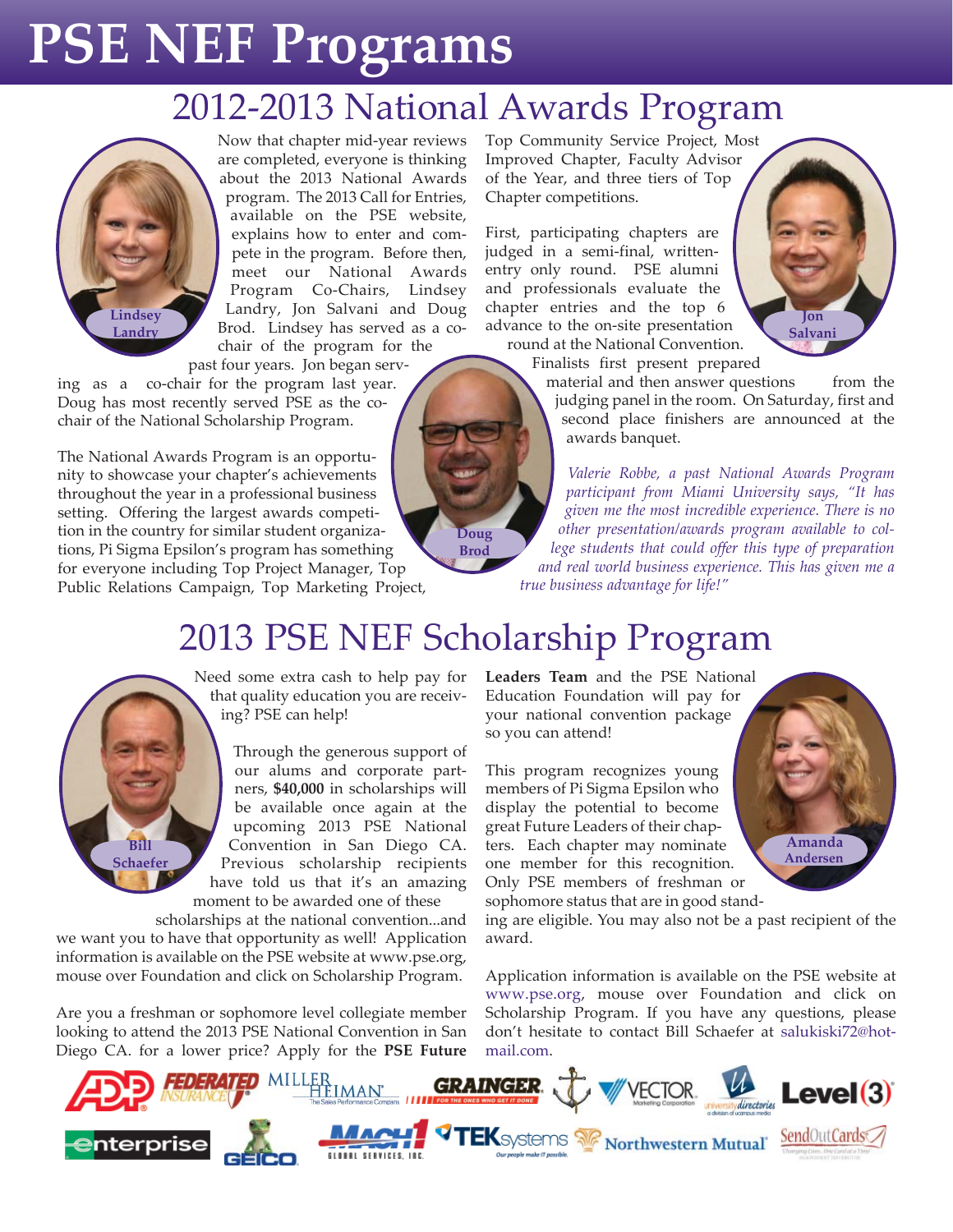# **Projects for PSE**



The PhD Project's mission is to increase the diversity of corporate America by increasing the diversity of business school faculty.

We attract African Americans, Hispanic Americans and Native Americans to business Ph.D. programs, and provide a network of peer support on their journey to becoming professors. As faculty, they serve as role models attracting and mentoring minority students while improving the preparation of all students for our diverse workplace and society. Since 1994, we've increased minority business faculty in the U.S. from 294 to over 1,100. We are an alliance of foundations, corporations, universities and academic organizations dedicated to increasing minority representation in the business world. The PhD Project model is an effective resource in providing information to all individuals interested in pursuing business doctoral degrees. For more information, go to www.phdproject.org.

#### **CAMPUS SHIFT** changing college for good.

Campus Shift is an Internet startup created to

build online communities of students, campus organizations, student entrepreneurs, and local businesses. The purpose of the community is to help students get more out of their higher education experience with money saving services, ways to earn money, and even start a business.

The Campus Shift Intern program will allow chapters and their members to gain valuable Internet startup experience in PR, social media marketing, advertising, project management, and sales. The yearlong program will provide PSE chapters the opportunity to earn thousands of dollars for their chapter and create a chapter business that can continue to fund activities in the future.

PSE chapters may assign multiple assignments to their members over the year so that the time commitment will be reasonable and attainable chapter goals can be met. Campus Shift services target four groups in the campus community. The corporate project requires members to use different strategies to reach the groups.

Some of the required assignments that include chapter incentives and commissions:

**Campus organizations**- Introduce Campus Shift Interactive services to fraternities, sororities, club sports, and other student organizations. Interactive includes both free and premium services that help the organizations recruit, manage and communicate with their members. http://www. campusshift.com/csinteractive/

**Professors and Student Businesses**- Present Campus Shift Inspire to professors and students involved in entrepreneur studies, marketing and business classes, Masters level classes, and keystone projects. Help students start a business in college. Inspire includes both free and premium

services that allow students to create a website store with a shopping cart in minutes. http://www.campusshift.com/ csinspire/

**Local Businesses**- Contact and present Campus Shift Connect to local businesses to help them manage and grow their business. Connect includes both free and premium services with websites, employee management tools, event sales, E-coupon campaigns, and advertising. http://www. campusshift.com/csconnect/

Interested chapters will receive more information including the incentive and commission plan by contacting Jeff Lorton, VP, Marketing for Campus Shift at 415-269-3860 or jeff@campusshift.com. More information is available at www.campusshift.com.



BookSquad.com is a price comparison website, similar to Kayak, for college textbooks. Our search engine allows you to save 30-50% off the price of your books vs. the campus bookstore and is the best search engine out there for finding the books you need, at the right price.

We're looking to hire chapters to help us get the word out. Your responsibilities will be to pass out the flyers and other media that we ship over (bookmarks, stickers, etc.) as well as to heavily promote the website by word of mouth and in your social circles. We also encourage the use of Facebook and Twitter to get the word out.

We pay a base salary of \$50 per school campaign for your team (paid upon campaign completion) and a commission of \$0.25 per Qualified Hit to the website. We are offering PSE the exclusive opportunity to be the only ambassadors at your school, so you will get credit for every hit that comes through the campus area, maximizing your earnings potential.

In addition to your outstanding bonus structure, we're offering a few additional incentives as top prizes and to smaller schools with the highest penetration rate of your enrolled student base.

**1st prize:** A 55" Samsung HD-LED TV courtesy of BookSquad, or \$1,500 cash.

**2nd prize:** An iPad with one year of service, or \$500 cash.

Want to make even more money? We pay a \$50 referral bonus for every rep that you refer to us that completes a campaign promotion. We're always on the lookout for more college reps so send your friends our way and we'll take care of you even more!

Go to http://ambassador.booksquad.com and fill out the application. As a member of PSE you have been preapproved and will be accepted after submitting your information. For more information email, reps@booksquad. com.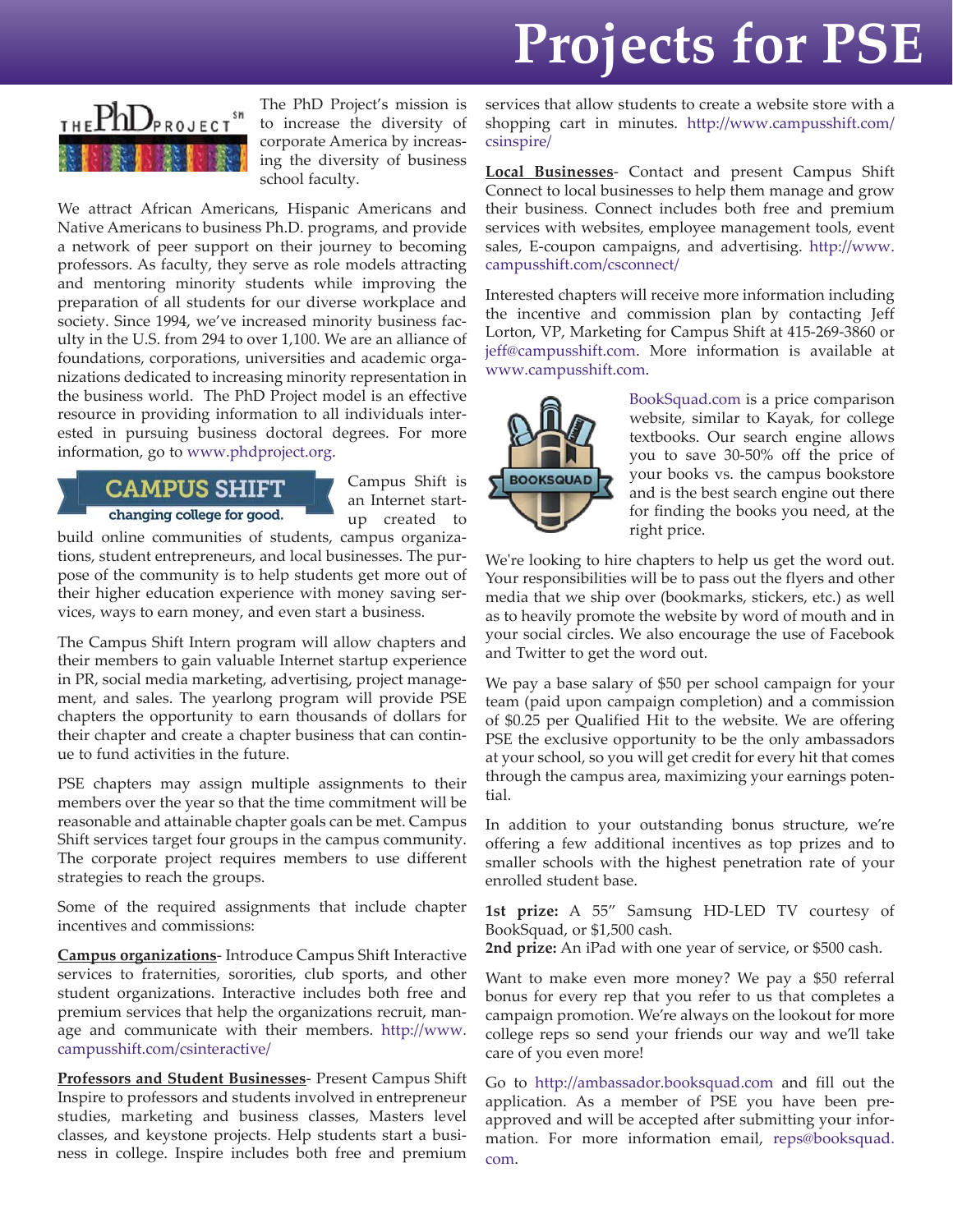# **PSE Partner Spotlight**

Level 3 Communications, a premier global provider of data, voice, video and managed telecommunications solutions, is at the epicenter of technology that drives change. Through our highly reliable network and a community of more than 10,000 people committed to customer excellence, we deliver integrated IP solutions that address our customers' growth, efficiency and security

business needs.

### Take Your Career to the Next Level by Andrew Crouch, Regional President, North America Sales Level 3 Communications



Andrew Crouch

#### **Where Career Potential Begins**

My personal journey in sales began after attending university in the UK. I worked for a telecommunications company as part of a training program to prepare recently graduated students for a career in sales. Long hours, extremely hard work and a competitive environment drove my will to succeed. The experience was, in a word: exhilarating.

The intense training period was followed by a bag-carrying role in sales, then sales management and now a leadership position. There are many chapters within this personal story, but the common themes that began early in my career and live on today are a drive to create the most value for the customer and reaching that

point by collaborating well within my internal ecosystem.

Without passion for the customer, sales professionals cannot deliver for the business. Personally, I wouldn't be driven to high performance without knowing the critical capabilities my role provides to customers. Second is the team aspect. A strong sales support-system is critical to personal development, growth and success in sales. Many people think sales professionals are lone wolves, until they meet a sales professional who has both customer insight AND is highly collaborative and wins as a team. I believe a stellar sales professional is one who can balance all their stakeholders well.

You have the benefit of collaboration, starting with Pi Sigma Epsilon (PSE). Through PSE, you are building a personal and professional network – among students, faculty, and corporate partners, such as Level 3. I congratulate you on

choosing to join PSE, and look forward to getting to know your talents better throughout this coming year.

#### **Hard work that pays off at the finish line**

As a ½-marathon runner , I understand the discipline, perseverance and hard work it takes to compete outside the office. The recent USA Pro Cycling Challenge [http://www. usaprocyclingchallenge.com/] was a perfect example of what it takes to become a competitive athlete with the drive to be the very best, and Level 3 played a major role in delivering the event to a global audience.

In August of 2012, cyclists from around the world, including 128 of the world's best, competed in the most physically demanding professional cycling race held in North America. On a route that spans 683 miles across Colorado and includes 9 mountain passes, the athletes rode as many as 130 miles in a day for a solid week to travel from Durango to Denver.

As an official partner, Level 3 helped broadcast 29 hours of live coverage, in addition to live and on-demand video streaming services, to race fans in 200+ countries around the world, using our Internet Broadcast Elements toolbox. Watching the event unfold – and especially as Level 3 was at the center of the technology to share this success story

with the world – I marveled at the pure training, endurance and stamina required to take part in the race.

**Consider a Career in Sales – Join**  *Level 3's accelerated sales development program for recent college graduates.* **and build your endurance for the race ahead.**

The USA Pro Cycling Challenge is just one example of the type of services Level 3 provides to customers – and the role you can play in sales to bring it all together. Like a worldclass cyclist, Level 3 sales professionals work hard to cross the finish line. *Level 3's accelerated sales development program for recent college graduates.* is designed to hire talented, earlycareer individuals and build employee sales skills from the ground up. Hard work, classroom and field time on sales skills and Level 3 knowledge are combined with a support ecosystem to bring you a comprehensive, early-career development program.

If you haven't considered a career in sales, now is the time, and Level 3 is the place.



**Level 3's accelerated sales development program for recent graduates:** As a member of our team, you can expect a dynamic and international environment to keep you moving, challenged and on the cutting edge of telecom and technology.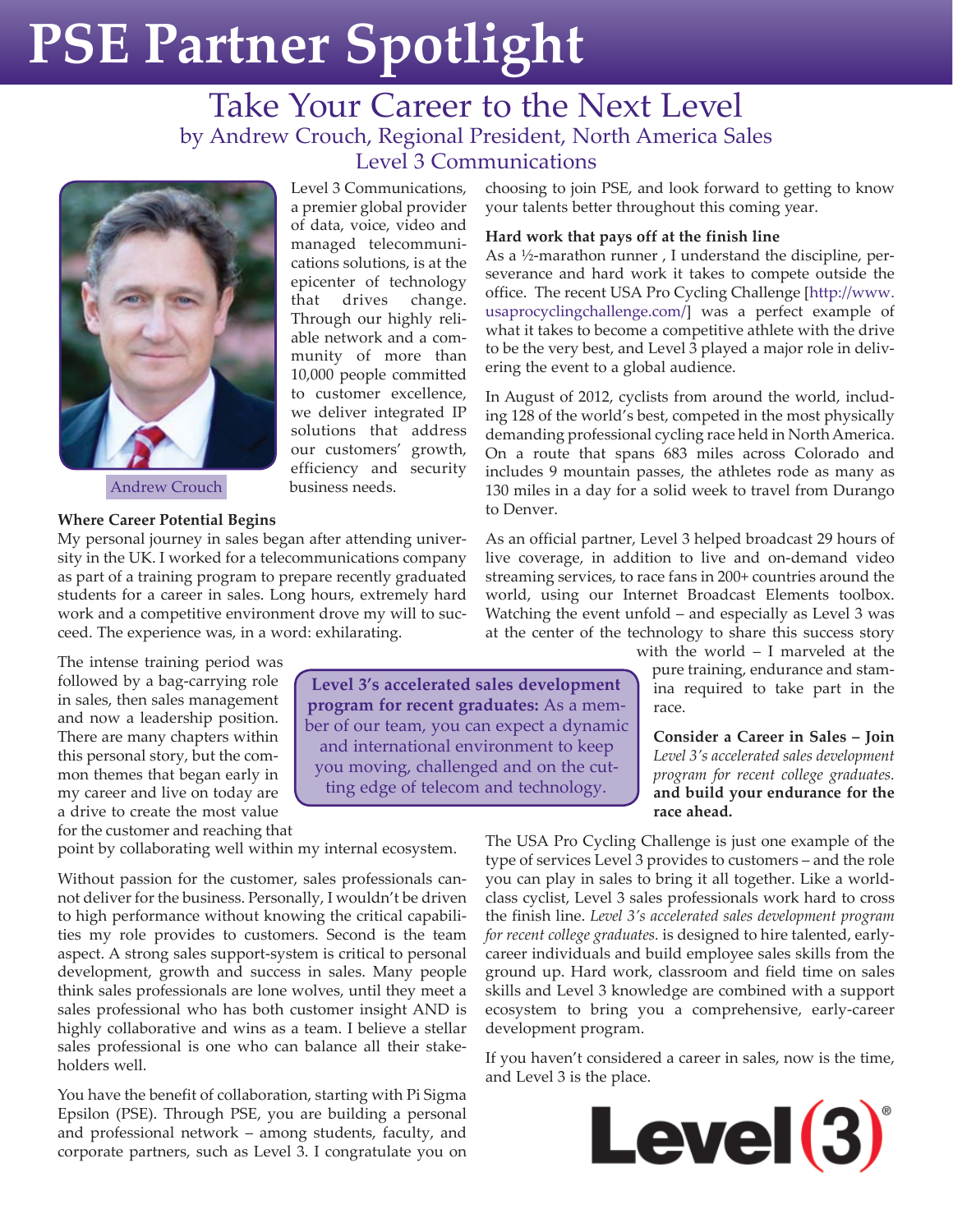# **PSE Nominations**

## Call For Nominations

## **PSE National Council**

The PSE Nominations Committee is accepting nominations for the 2012-2013 PSE National Council. To nominate yourself or another individual, please submit:

• a brief professional biography that highlights the nominee's career and PSE contributions; and

• the nominee's contact information including home and work phone numbers and email address.

Nominations should be submitted by December 15, 2012 to: Lee Melancon, Chair PSE Nominations Committee, C/O PSE National Headquarters, 3747 S. Howell Ave., Milwaukee, WI 53207, or via email to Lee Melancon at Lee.Melancon@phoenix.edu, or fax to Lee Melancon at PSE HQ, 414-328-1953.

### **PSE Collegiate Vice Presidents The Opportunity**

The Collegiate Vice President (CVP) is the highest level student position within our national, professional fraternity. As a member of the National Council, the CVP will have the distinct honor of representing all of our PSE collegiate chapters and their members throughout the country. Through the work that the CVP does, they will interact with sales professionals and industry executives representing some of the best and most successful companies nationally. This position also provides an exceptional opportunity for an individual to develop and strengthen their professional skills in the areas of leadership, communication, and networking.

#### **Additional Benefits**

The CVP is a volunteer position on the National Council, and reports to the Chair of the Board. This position provides the following additional benefits:

- Paid Regional Conference Registration Packet
- Paid National Convention Registration Packet
- Paid transportation and hotel accommodations to the annual National Council Meeting (held in the Midwest, over a weekend, in October or November 2013)
- Paid hotel room, meals, and local transportation for the summer Presidents' Retreat in Milwaukee

In their role, the CVP also represents their fellow collegiate members at the following events:

• Presidents' Retreat

- Regional Conference (for their respective region)
- National Convention

#### **Responsibilities**

The responsibilities of the CVP include the following:

- Is the formal liaison between PSE's college chapters and the National Council
- Is an additional point of contact for the chapters with their Chapter Managers at PSE HQ
- Encourages and supports participation at the Fall Regional Conferences and the National Convention by the collegiate chapters
- Actively assists chapters and HQ with strategies in such areas as member recruitment and projects
- Communicates with the National Headquarters Staff in support of the collegiate chapters
- Assists HQ in creating the weekly chapter member newsletter "Slice of Pi"
- Assists HQ with responses to chapters on Facebook, Twitter, and other social media
- Assists the HQ team with CCO training
- Serves as an additional liaison for PSE National Corporate Partners to connect with chapters

For more information or to receive an application, please contact PSE Headquarters at 414-328-1952 or email pse@ pse.org.



**YOUR BUSINESS ADVANTAGE FOR LIFE**